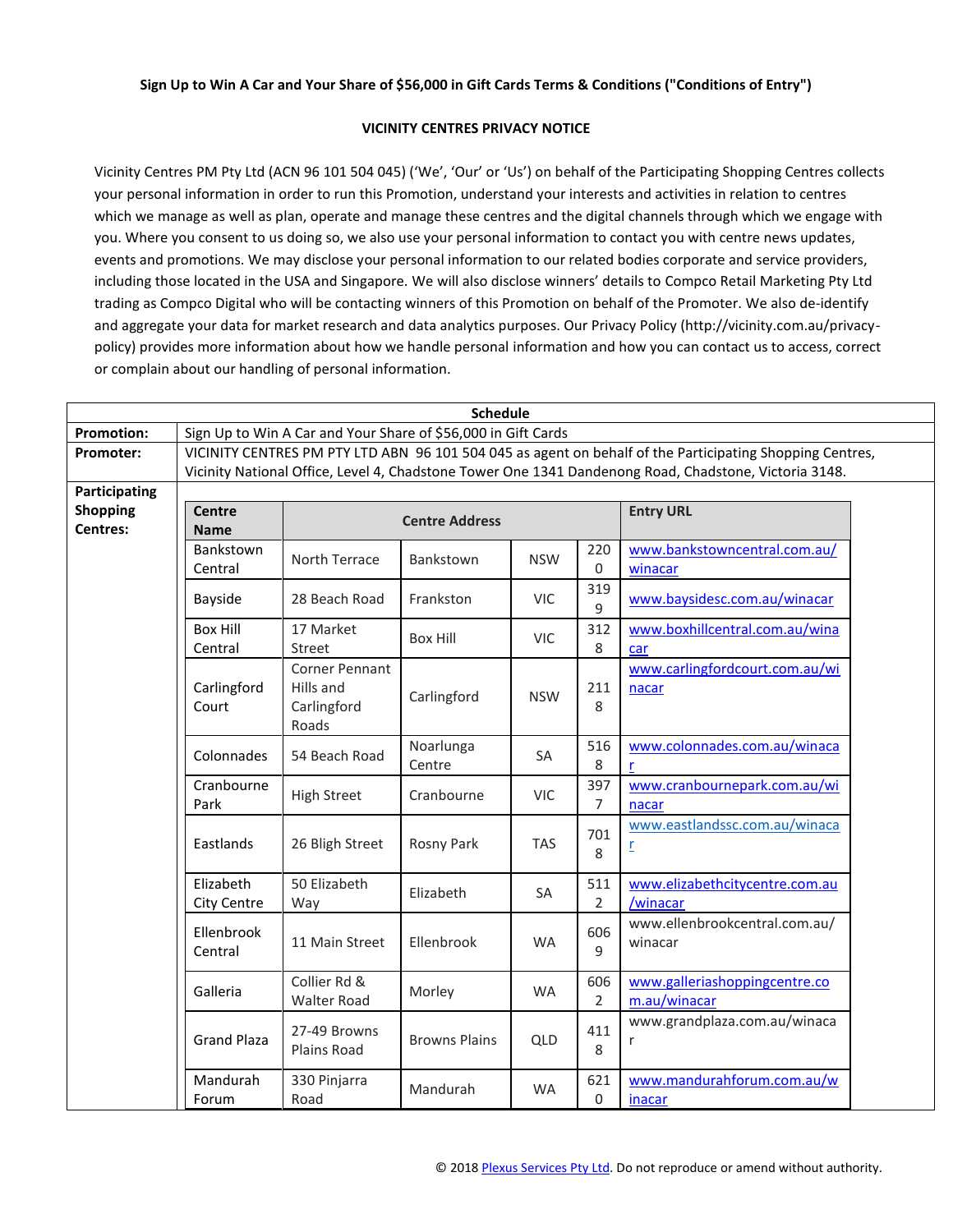|                        | Midland<br>Gate                                                                                                                                                                                                                                                          | 274 Great<br>Eastern<br>Highway                                           | Midland         | <b>WA</b>  | 605<br>6 | www.midlandgatesc.com.au/win<br>acar                                                                                                                                                                                |  |  |  |
|------------------------|--------------------------------------------------------------------------------------------------------------------------------------------------------------------------------------------------------------------------------------------------------------------------|---------------------------------------------------------------------------|-----------------|------------|----------|---------------------------------------------------------------------------------------------------------------------------------------------------------------------------------------------------------------------|--|--|--|
|                        | Mt<br>Ommaney<br>Centre                                                                                                                                                                                                                                                  | 171 Dandenong<br>Road                                                     | Mt Ommaney      | QLD        | 407<br>4 | www.mtommaneycentre.com.au<br>/winacar                                                                                                                                                                              |  |  |  |
|                        | The Myer<br>Centre<br><b>Brisbane</b>                                                                                                                                                                                                                                    | 91 Queen<br>Street                                                        | <b>Brisbane</b> | QLD        | 400<br>0 | www.themyercentre.com.au/win<br>acar                                                                                                                                                                                |  |  |  |
|                        | Northland                                                                                                                                                                                                                                                                | 2-50 Murray<br>Road                                                       | Preston         | <b>VIC</b> | 307<br>2 | www.northlandsc.com.au/winac<br>ar                                                                                                                                                                                  |  |  |  |
|                        | Rockingham<br>Centre                                                                                                                                                                                                                                                     | 1 Council<br>Avenue                                                       | Rockingham      | WA         | 616<br>8 | www.rockinghamcentre.com.au/<br>winacar                                                                                                                                                                             |  |  |  |
|                        | Roselands                                                                                                                                                                                                                                                                | Roselands Drive                                                           | Roselands       | <b>NSW</b> | 219<br>6 | www.roselands.com.au/winacar                                                                                                                                                                                        |  |  |  |
|                        | Victoria<br>Gardens                                                                                                                                                                                                                                                      | 620 Victoria<br>Street                                                    | Richmond        | <b>VIC</b> | 312<br>1 | www.vicgardenssc.com.au/winac<br>ar                                                                                                                                                                                 |  |  |  |
|                        | Warriewood<br>Square                                                                                                                                                                                                                                                     | Jacksons Road                                                             | Warriewood      | <b>NSW</b> | 210<br>2 | www.warriewoodsquare.com.au<br>/winacar                                                                                                                                                                             |  |  |  |
| Promotional<br>Period: | Start date: 07/03/19 at 09:00 am AEDT<br>End date: 03/04/19 at 11:59 pm AEDT                                                                                                                                                                                             |                                                                           |                 |            |          |                                                                                                                                                                                                                     |  |  |  |
| Eligible               |                                                                                                                                                                                                                                                                          |                                                                           |                 |            |          | Entry is only open to NSW, QLD, SA, TAS, VIC and WA residents who are 16 years and over. Entrants under the age of                                                                                                  |  |  |  |
| entrants:              |                                                                                                                                                                                                                                                                          | 18 must have parent or legal guardian approval to enter.                  |                 |            |          |                                                                                                                                                                                                                     |  |  |  |
| <b>How to Enter:</b>   | To enter the Promotion, the entrant must complete the following steps during the Promotional Period:<br>A. complete a purchase of any product(s)/service(s) other than any Excluded Items ("Qualifying Transaction") at                                                  |                                                                           |                 |            |          |                                                                                                                                                                                                                     |  |  |  |
|                        |                                                                                                                                                                                                                                                                          | any participating specialty store at a Participating Shopping Centre; and |                 |            |          |                                                                                                                                                                                                                     |  |  |  |
|                        | EITHER:<br>В.<br>visit the Entry URL corresponding to the Participating Shopping Centre where they completed the<br>i)                                                                                                                                                   |                                                                           |                 |            |          |                                                                                                                                                                                                                     |  |  |  |
|                        | Qualifying Transaction (as listed above) and fully complete and submit the online entry form with all                                                                                                                                                                    |                                                                           |                 |            |          |                                                                                                                                                                                                                     |  |  |  |
|                        | requested details, including where they completed their purchase and how much they spent and tick the<br>box (mandatory) to consent to receiving news of exclusive news, events and promotions for the                                                                   |                                                                           |                 |            |          |                                                                                                                                                                                                                     |  |  |  |
|                        |                                                                                                                                                                                                                                                                          |                                                                           |                 |            |          | Participating Shopping Centre (corresponding to the website of entry), via email or SMS from Vicinity                                                                                                               |  |  |  |
|                        |                                                                                                                                                                                                                                                                          | Centres; OR                                                               |                 |            |          |                                                                                                                                                                                                                     |  |  |  |
|                        | ii)                                                                                                                                                                                                                                                                      |                                                                           |                 |            |          | visit Vicinity's iPad kiosk at the same Participating Shopping Centre where the Qualifying Transaction was<br>completed, fully complete and submit the entry form as prompted with all requested details, including |  |  |  |
|                        |                                                                                                                                                                                                                                                                          |                                                                           |                 |            |          | where they completed their purchase and how much they spent and tick the box (mandatory) to consent                                                                                                                 |  |  |  |
|                        |                                                                                                                                                                                                                                                                          |                                                                           |                 |            |          | to receiving news of exclusive news, events and promotions for the Participating Shopping Centre                                                                                                                    |  |  |  |
|                        |                                                                                                                                                                                                                                                                          |                                                                           |                 |            |          | (corresponding to the website of entry), via email or SMS from Vicinity Centres.                                                                                                                                    |  |  |  |
|                        | By completing and submitting the entry form for this Promotion, entrants consent to receiving news of exclusive<br>news, events and promotions for the Participating Shopping Centre (corresponding to the website of entry), via<br>email or SMS from Vicinity Centres. |                                                                           |                 |            |          |                                                                                                                                                                                                                     |  |  |  |
|                        | <b>Excluded Items:</b> The following products or services (including vouchers relating to such products or services) will not<br>be eligible to purchase for entry: liquor or tobacco products, weapons of any kind, cosmetic or surgical procedures.                    |                                                                           |                 |            |          |                                                                                                                                                                                                                     |  |  |  |
|                        | Money withdrawals at a participating specialty retailer are not eligible for entry. Product returns are not eligible for<br>entry - any entries for a returned purchased will be deemed invalid.                                                                         |                                                                           |                 |            |          |                                                                                                                                                                                                                     |  |  |  |
|                        | Proof of purchase: The entrant must retain proof of purchase. The proof of purchase required is an original receipt<br>for the Qualifying Transaction.                                                                                                                   |                                                                           |                 |            |          |                                                                                                                                                                                                                     |  |  |  |
|                        | The entrant must fill out the online entry form for every entry.                                                                                                                                                                                                         |                                                                           |                 |            |          |                                                                                                                                                                                                                     |  |  |  |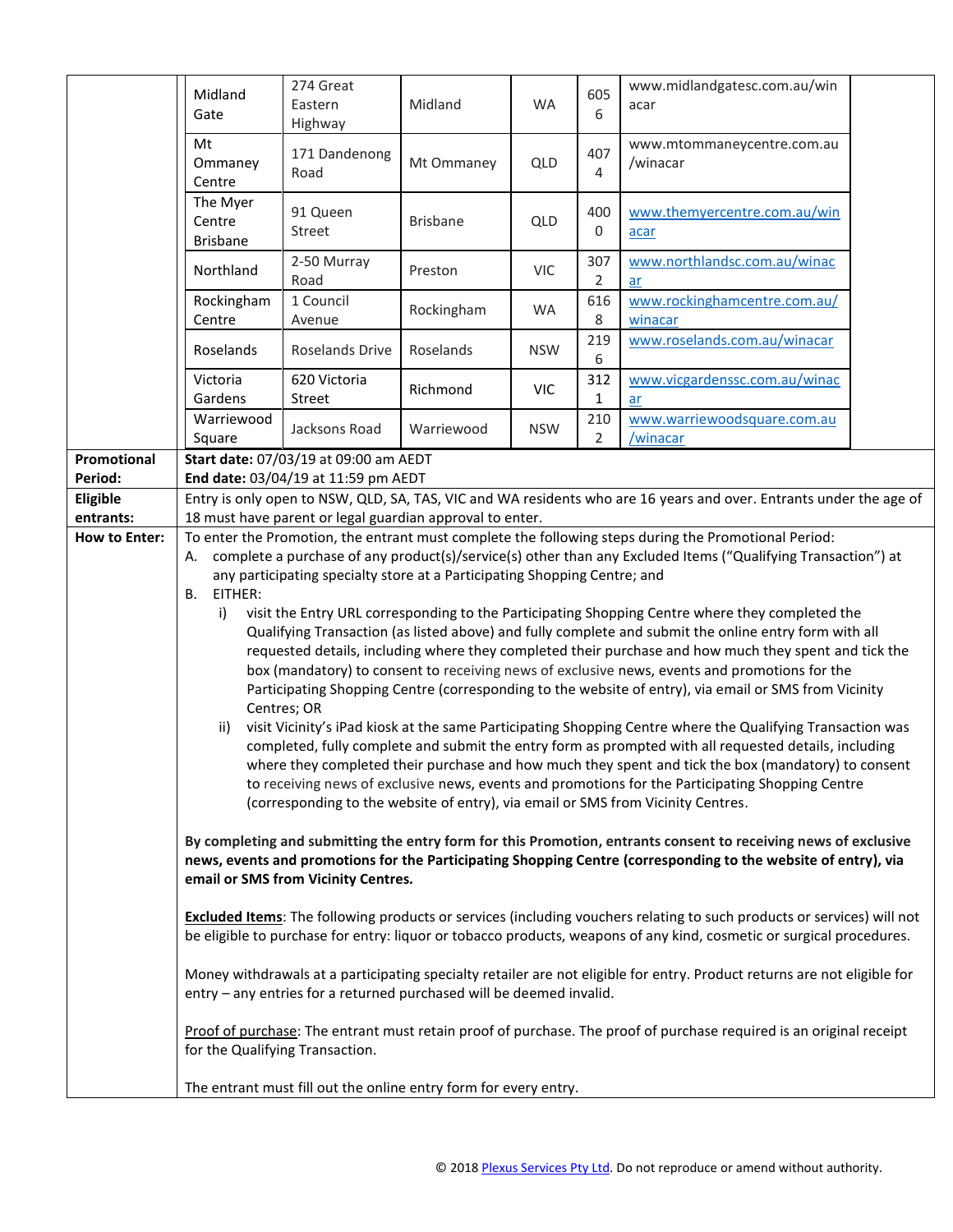| Participating<br>specialty                                                | Participating specialty stores are all specialty stores within a Participating Shopping Centre excluding the following:<br>Aldi, Big W, Coles, Dan Murphy's, David Jones, Harris Scarfe, IKEA, Kmart, Liquorland, Myer, Supa IGA, Target, |                                |                   |                          |  |  |  |  |  |
|---------------------------------------------------------------------------|-------------------------------------------------------------------------------------------------------------------------------------------------------------------------------------------------------------------------------------------|--------------------------------|-------------------|--------------------------|--|--|--|--|--|
| stores:                                                                   | Woolworths, Woolworths Liquor, First Choice.                                                                                                                                                                                              |                                |                   |                          |  |  |  |  |  |
| <b>Entries</b>                                                            | Multiple entries permitted subject to the following:                                                                                                                                                                                      |                                |                   |                          |  |  |  |  |  |
| permitted:                                                                | limit one (1) entry permitted per Qualifying Transaction; and<br>a)                                                                                                                                                                       |                                |                   |                          |  |  |  |  |  |
|                                                                           | each entry must be completed separately and in accordance with the entry instructions above.<br>b)                                                                                                                                        |                                |                   |                          |  |  |  |  |  |
| <b>Total Prize</b>                                                        | up to AUD \$95,070.00                                                                                                                                                                                                                     |                                |                   |                          |  |  |  |  |  |
| Pool:                                                                     |                                                                                                                                                                                                                                           |                                |                   |                          |  |  |  |  |  |
|                                                                           |                                                                                                                                                                                                                                           |                                |                   |                          |  |  |  |  |  |
|                                                                           | <b>Prize Description</b>                                                                                                                                                                                                                  | <b>Number of</b><br>this prize | Value (per prize) | Winning<br><b>Method</b> |  |  |  |  |  |
|                                                                           | Major Prize: The prize is a new white Jeep Compass Longitude 2.4L Petrol                                                                                                                                                                  | $\mathbf{1}$                   | Up to             | Major Draw               |  |  |  |  |  |
|                                                                           | 6Spd Auto Wagon MY18 including 12-months registration, 12-months                                                                                                                                                                          |                                | AUD\$39,070.00    |                          |  |  |  |  |  |
|                                                                           | compulsory third party insurance, stamp duty and dealer delivery charges                                                                                                                                                                  |                                |                   |                          |  |  |  |  |  |
|                                                                           | (which may vary from State by State). Additional insurance, options,                                                                                                                                                                      |                                |                   |                          |  |  |  |  |  |
|                                                                           | petrol and all other ancillary costs are the responsibility of the winner.                                                                                                                                                                |                                |                   |                          |  |  |  |  |  |
|                                                                           |                                                                                                                                                                                                                                           |                                |                   |                          |  |  |  |  |  |
| The Major Prize is supplied by Compco Retail Marketing Pty Ltd trading as |                                                                                                                                                                                                                                           |                                |                   |                          |  |  |  |  |  |
|                                                                           | Compco Digital.                                                                                                                                                                                                                           |                                |                   |                          |  |  |  |  |  |
|                                                                           |                                                                                                                                                                                                                                           |                                |                   |                          |  |  |  |  |  |
|                                                                           | The winner must collect the prize from a location agreed between the                                                                                                                                                                      |                                |                   |                          |  |  |  |  |  |
| winner and the Promoter within 100kms of the Participating Shopping       |                                                                                                                                                                                                                                           |                                |                   |                          |  |  |  |  |  |
| Centre via which they completed their winning entry. In the event of a    |                                                                                                                                                                                                                                           |                                |                   |                          |  |  |  |  |  |
|                                                                           | dispute between the winner and the Promoter as to the location where                                                                                                                                                                      |                                |                   |                          |  |  |  |  |  |
|                                                                           | the prize must be collected, the Promoter's decision will be final.                                                                                                                                                                       |                                |                   |                          |  |  |  |  |  |
|                                                                           | Daily Prize: The prize is an AUD\$50 GiVV Technologies Ltd gift card.                                                                                                                                                                     | 1,120 (2 per                   | AUD\$50.00        | Daily Draw               |  |  |  |  |  |
|                                                                           |                                                                                                                                                                                                                                           | Participating                  |                   |                          |  |  |  |  |  |
|                                                                           | Any ancillary costs associated with redeeming the gift card are not                                                                                                                                                                       | Shopping                       |                   |                          |  |  |  |  |  |
|                                                                           | included. Any unused balance of the gift card will not be awarded as cash.                                                                                                                                                                | Centre's Daily                 |                   |                          |  |  |  |  |  |
|                                                                           | Redemption of the gift card is subject to any terms and conditions of the                                                                                                                                                                 | Draw)                          |                   |                          |  |  |  |  |  |
|                                                                           | issuer including those specified on the gift card.                                                                                                                                                                                        |                                |                   |                          |  |  |  |  |  |
|                                                                           |                                                                                                                                                                                                                                           |                                |                   |                          |  |  |  |  |  |
|                                                                           | The prize must be collected from the Participating Venue where the                                                                                                                                                                        |                                |                   |                          |  |  |  |  |  |
|                                                                           | winner completed their winning purchase within 10 days from date of                                                                                                                                                                       |                                |                   |                          |  |  |  |  |  |
| winner notification.                                                      |                                                                                                                                                                                                                                           |                                |                   |                          |  |  |  |  |  |
| Winner                                                                    | The winners will be contacted by email and phone (by Compco Digital on behalf of the Promoter) within two (2)                                                                                                                             |                                |                   |                          |  |  |  |  |  |
| notification:                                                             | business days of the draw. The Major Prize winner will be published at www.vicinity.com.au/uploads/pdfs/win-a-car-                                                                                                                        |                                |                   |                          |  |  |  |  |  |
|                                                                           | and-gift-cards-march2019-winners.pdf by 12/04/19.                                                                                                                                                                                         |                                |                   |                          |  |  |  |  |  |
| <b>Unclaimed</b>                                                          | Prizes must be claimed by 05/07/19 at 09:00 am AEST. In the event of an unclaimed prize, the prize will be redrawn                                                                                                                        |                                |                   |                          |  |  |  |  |  |
| Prizes:                                                                   | on 08/07/19 at 10:00 am AEST at Plexus, Level 4, 411 Collins Street, Melbourne VIC 3000. The winners will be                                                                                                                              |                                |                   |                          |  |  |  |  |  |
|                                                                           | notified by email and phone (by Compco Digital on behalf of the Promoter) within two (2) business days of the                                                                                                                             |                                |                   |                          |  |  |  |  |  |
|                                                                           | redraw. The winner of the Major Prize (if awarded via the redraw) will be notified publicly (and their details                                                                                                                            |                                |                   |                          |  |  |  |  |  |
|                                                                           | published) at www.vicinity.com.au/uploads/pdfs/win-a-car-and-gift-cards-march2019-winners.pdf by 31/07/19.                                                                                                                                |                                |                   |                          |  |  |  |  |  |

- 1. The entrant agrees and acknowledges that they have read these Conditions of Entry (and Schedule) and that entry into the Promotion is deemed to be acceptance of these Conditions of Entry (and Schedule). Any capitalised terms used in these Conditions of Entry have the meaning given in the Schedule, unless stated otherwise.
- 2. The Promotion commences on the Start Date and ends on the End Date ("Promotional Period"). Entries are deemed to be received at the time of receipt by the Promoter and not at the time of transmission or deposit by the entrant. Records of the Promoter and its agencies are final and conclusive as to the time of receipt.
- 3. Valid and eligible entries will be accepted during the Promotional Period.
- 4. Employees (and their immediate family members) of agencies/companies directly associated with the conduct of this Promotion, the Participating Shopping Centres, the Promoter, their tenants, distributors, suppliers (including prize suppliers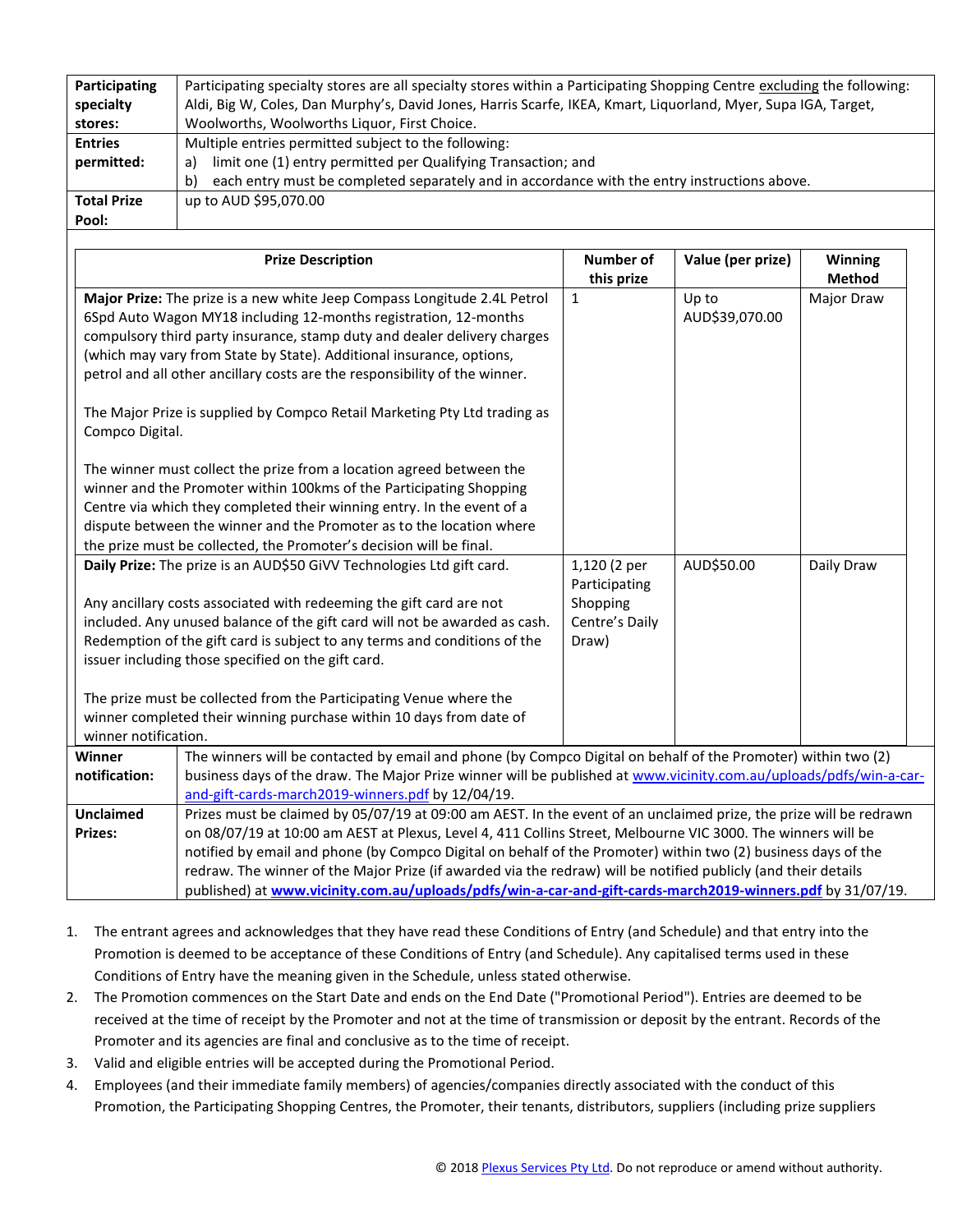such as Compco Systems Pty Ltd CAN 133 294 247 t/as Compco Digital, the supplier of the major prize), subsidiary companies/businesses and associated companies and agencies are not eligible to enter. "Immediate family member" means any of the following: spouse, ex-spouse, de-facto spouse, child or step-child (whether natural or by adoption), parent, stepparent, grandparent, step-grandparent, uncle, aunt, niece, nephew, brother, sister, step-brother, step-sister or 1st cousin.

- 5. If a prize is won by a person under the age of 18, the prize may be awarded to the winner's parent or guardian and where applicable to the prize a nominated parent/guardian must accompany any person under 18 years of age.
- 6. Draws:
	- a) The draws will take place at Plexus, Level 4, 411 Collins Street, Melbourne VIC 3000 using computerised random selection.
	- b) Daily Draws:
		- i) A separate daily draw will be conducted for entries received via each Participating Shopping Centre's entry page for a total of twenty-eight (28) daily draws per centre ("Daily Draws"). Subject to the starting and closing time of the Promotional Period, entries into each Daily Draw will open and close each day based on Australian Eastern Daylight Savings Time (AEDT). Each Daily Draw will take place at 09:00 am AEDT on the business day after entries close for that Daily Draw, with the first Daily Draw taking place on 08/03/19 and the last Daily Draw taking place on 4/04/19. For the removal of doubt, no draws will be conducted during the weekend or on a public holiday in Victoria, Australia. Entries in each Daily Draw will NOT be entered into any subsequent Daily Draw(s).
		- ii) The first two (2) valid entries drawn from each Participating Centre Daily Draw will win the Daily Prize specified in the Schedule above (excluding the first Daily Draw for each of Mt Ommaney and Mandurah Forum, where the first four (4) valid entries drawn will each win the Daily Prize).
	- c) Major Draw:
		- i) The Major Draw will take place at 12:00 pm AEDT on 4/04/19.
		- ii) The first valid entry drawn in the Major Draw will win the Major Prize specified in the Schedule above.
	- d) The Promoter may draw reserve winners in case of ineligible or invalid entries.
	- e) If a draw is scheduled on the weekend or a public holiday, the draw will be conducted at the same time and location on the following business day. The Promoter will ensure each draw is open for public scrutiny and anyone may witness the draw on request. The winner of a drawn prize is determined by chance.
- 7. All reasonable attempts will be made to contact each winner.
- 8. If any winner chooses not to take their prize (or is unable to), or does not take or claim a prize by the time specified by the Promoter, or is unavailable, they forfeit the prize and the Promoter is not obliged to substitute the prize.
- 9. Where entry is allowed by purchase or subscription, the cost of the product or service is no greater than the cost would be without the opportunity to participate in the Promotion.
- 10. Entrants must keep their proof of purchase specified in the 'How to Enter' section in the Schedule above as proof of purchase ("Proof of Purchase"). If an entrant fails to produce the Proof of Purchase for a specific entry or each entry, as and when requested by the Promoter, the Promoter has the right to invalidate the entrant's respective entry/entries for which Proof of Purchase cannot be provided and/or all entries submitted by that entrant and/or forfeit the entrant's right to a prize. Purchase receipt(s) must clearly specify: (a) the store of purchase as a participating specialty retailer at the Participating Shopping Centre corresponding to the website of entry; (b) the required product/s or service/s to be purchased for entry; and (c) that the purchase was made during the Promotional Period and prior to entry.
- 11. The value of the prizes is accurate and based upon the recommended retail value of the prizes (inclusive of GST) at the date of printing. The Promoter accepts no responsibility for any variation in the value of the prizes after that date.
- 12. No part of a prize is exchangeable, redeemable for cash or any other prize or transferable, unless otherwise specified in writing by the Promoter.
- 13. If a prize (or portion of a prize) is unavailable the Promoter reserves the right to substitute the prize (or that portion of the prize) to a prize of equal or greater value and/or specification, subject to any written directions of a regulatory authority.
- 14. No entry fee is charged by the Promoter to enter the Promotion. Where entry is allowed online, there is no additional cost to enter the Promotion other than any cost paid by the entrant to access the website or social media platform of entry via their Internet service provider.